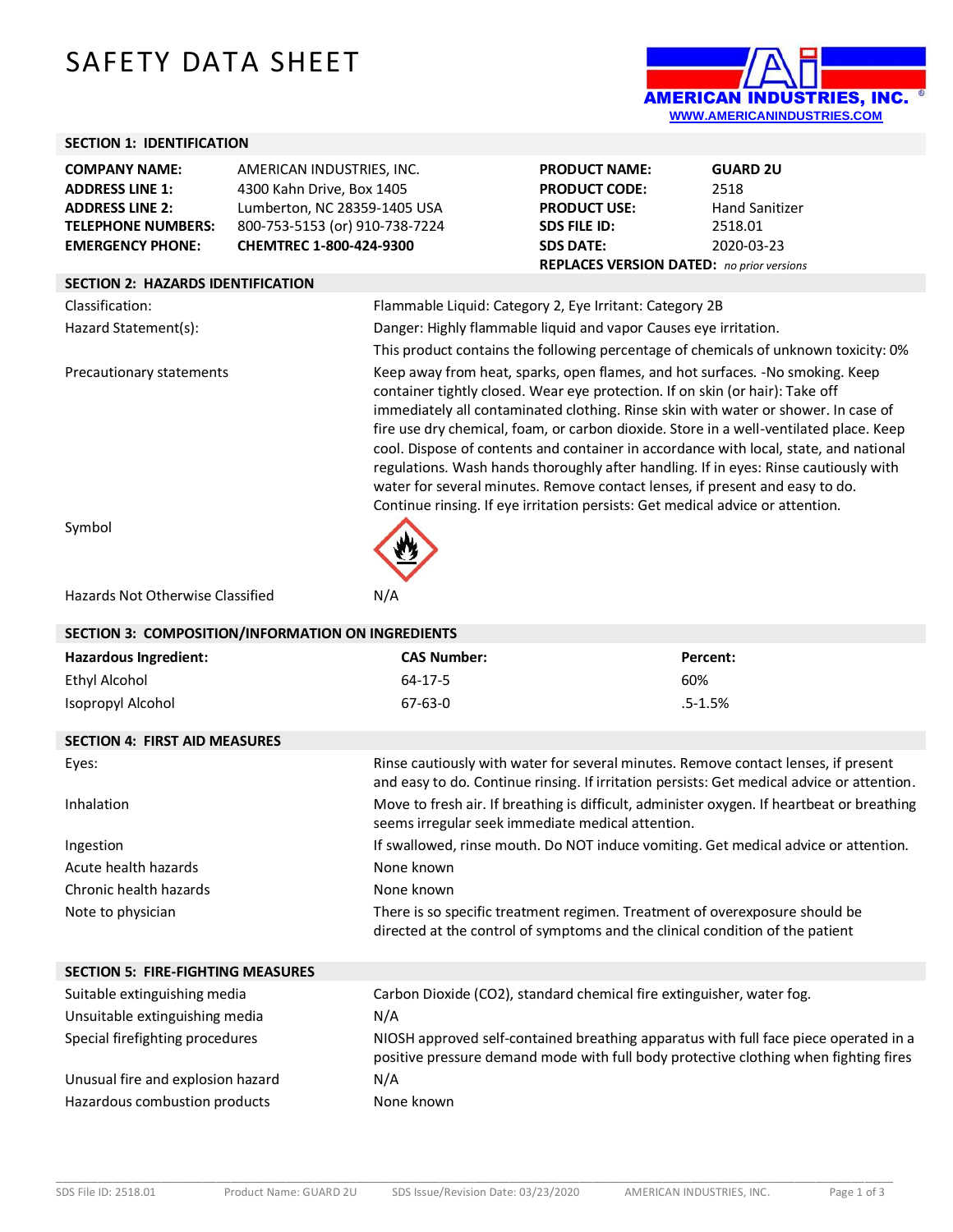| <b>SECTION 6: ACCIDENTAL RELEASE MEASURES</b>       |                                                                                     |                                                                         |  |
|-----------------------------------------------------|-------------------------------------------------------------------------------------|-------------------------------------------------------------------------|--|
| Personal protective equipment                       |                                                                                     | Refer to Section 8 for proper Personal Protective Equipment             |  |
| Spill                                               | Absorb with non-combustible material like vermiculite, sand or earth and rinse with |                                                                         |  |
|                                                     | small amount of soapy water. Do not allow to drain into sewers or storm drains.     |                                                                         |  |
|                                                     |                                                                                     | Dispose of in accordance with local, state and federal regulations      |  |
| Waste disposal                                      |                                                                                     | Dispose of in accordance with federal, state, and local regulations     |  |
| <b>RCRA Status</b>                                  |                                                                                     | Product should be fully characterized prior to disposal (40 CFR 261)    |  |
|                                                     |                                                                                     |                                                                         |  |
| <b>SECTION 7: HANDLING AND STORAGE</b>              |                                                                                     |                                                                         |  |
| Handling and storage                                | Store in well ventilated area. Keep away from extremes of temperature. Keep         |                                                                         |  |
|                                                     | container tightly sealed when not in use.                                           |                                                                         |  |
| Other precautions                                   | Keep out of reach of children                                                       |                                                                         |  |
| Incompatibility                                     | Strong oxidizing agents.                                                            |                                                                         |  |
|                                                     |                                                                                     |                                                                         |  |
| SECTION 8: EXPOSURE CONTROLS/PERSONAL PROTECTION    |                                                                                     |                                                                         |  |
| Hazardous Ingredient:                               | <b>OSHA PEL</b>                                                                     | <b>ACGIH TLV</b>                                                        |  |
| <b>Ethyl Alcohol</b>                                | 1000 ppm                                                                            | 1000 ppm                                                                |  |
| Isopropyl Alcohol                                   | 500 ppm                                                                             | 400 ppm                                                                 |  |
| Engineering measures/controls                       | General ventilation and local exhaust.                                              |                                                                         |  |
| Respiratory protection                              | Not required                                                                        |                                                                         |  |
| Personal protective equipment                       | N/A                                                                                 |                                                                         |  |
| <b>Additional measures</b>                          | Take precautionary measures against static discharge.                               |                                                                         |  |
| <b>SECTION 9: PHYSICAL AND CHEMICAL PROPERTIES</b>  |                                                                                     |                                                                         |  |
|                                                     |                                                                                     |                                                                         |  |
| Appearance                                          | Clear colorless liquid                                                              |                                                                         |  |
| Odor                                                | Mild odor                                                                           |                                                                         |  |
| <b>Boiling point</b>                                | 176°F (80°C)                                                                        |                                                                         |  |
| pH                                                  | $7.0 - 7.5$                                                                         |                                                                         |  |
| Specific gravity (H20=1)                            | 0.905 @ 77°F (25°C)                                                                 |                                                                         |  |
| Flash point                                         | 53°F (12°C)                                                                         |                                                                         |  |
| Lower and upper flammability or explosive<br>limits | N/A                                                                                 |                                                                         |  |
| Auto-ignition temperature                           | N/D                                                                                 |                                                                         |  |
| Vapor pressure                                      | Not established                                                                     |                                                                         |  |
| Vapor density (air =1)                              | 1                                                                                   |                                                                         |  |
| Solubility in water                                 | 100%                                                                                |                                                                         |  |
| VOC (Volatile Organic Compounds)                    | 0%                                                                                  |                                                                         |  |
| <b>SECTION 10: STABILITY AND REACTIVITY</b>         |                                                                                     |                                                                         |  |
| Reactivity                                          | None known                                                                          |                                                                         |  |
| Chemical stability                                  | Stable                                                                              |                                                                         |  |
| Possibility of hazardous reactions                  | None known                                                                          |                                                                         |  |
| Conditions to avoid                                 | Ignition sources                                                                    |                                                                         |  |
| Incompatible materials                              | Strong oxidizing agents                                                             |                                                                         |  |
| Hazardous decomposition products                    | Oxides of carbon                                                                    |                                                                         |  |
|                                                     |                                                                                     |                                                                         |  |
| SECTION 11: TOXICOLOGICAL INFORMATION               |                                                                                     |                                                                         |  |
| Toxicological information                           | Not established                                                                     |                                                                         |  |
| Routes of entry                                     | Eyes, ingestion, inhalation                                                         |                                                                         |  |
| Eyes                                                | May cause mild irritation                                                           |                                                                         |  |
| Ingestion                                           |                                                                                     | Not a likely route of exposure under normal product handling conditions |  |
|                                                     |                                                                                     |                                                                         |  |